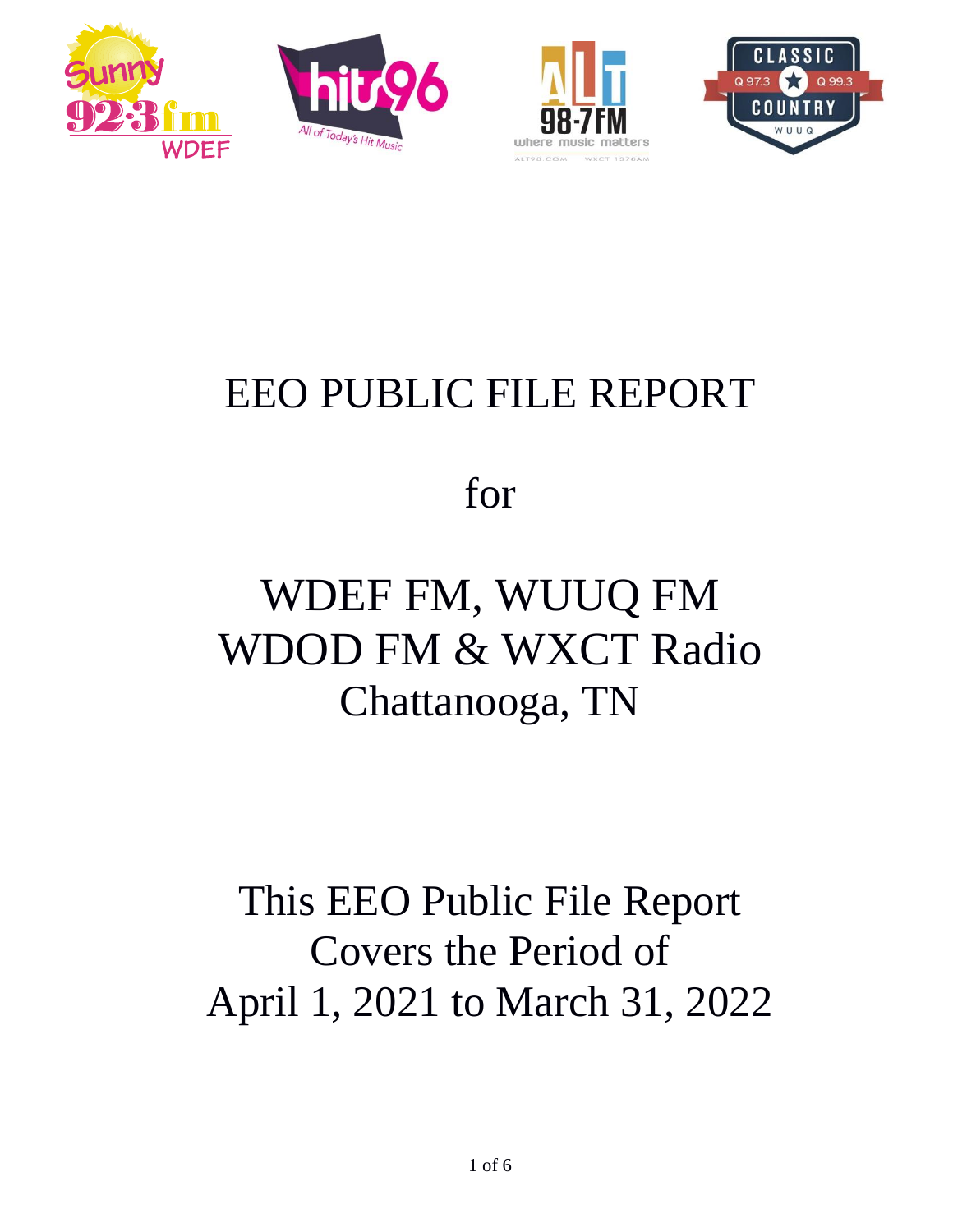# **EEO PUBLIC FILE REPORT**

*This EEO Public File Report is filed in Stations WDEF, WUUQ, WDOD and WXCT's public inspection file pursuant to Section 73.2080(c)(6) of the Federal Communications Commission's ("FCC") rules.* 

*During the one-year period ending on March 31, 2022, the station filled the following full-time vacancies:*

**AFTERNOON ANNOUNCER/MUSIC DIR VACANCY FILLED-06/07/21**

#### **OPERATIONS MANAGER VACANCY FILLED-8/16/21**

*A total of 15 people were interviewed for all full-time vacancies during the period covered in this report, 4/1/2021 to 3/31/2022.*

The following are the recruitment sources used during the period covered in this report and the cumulative number of interviewees referred by each:

| <b>Total Number of Interviewees Referred</b> |
|----------------------------------------------|
|                                              |
|                                              |
|                                              |
|                                              |
|                                              |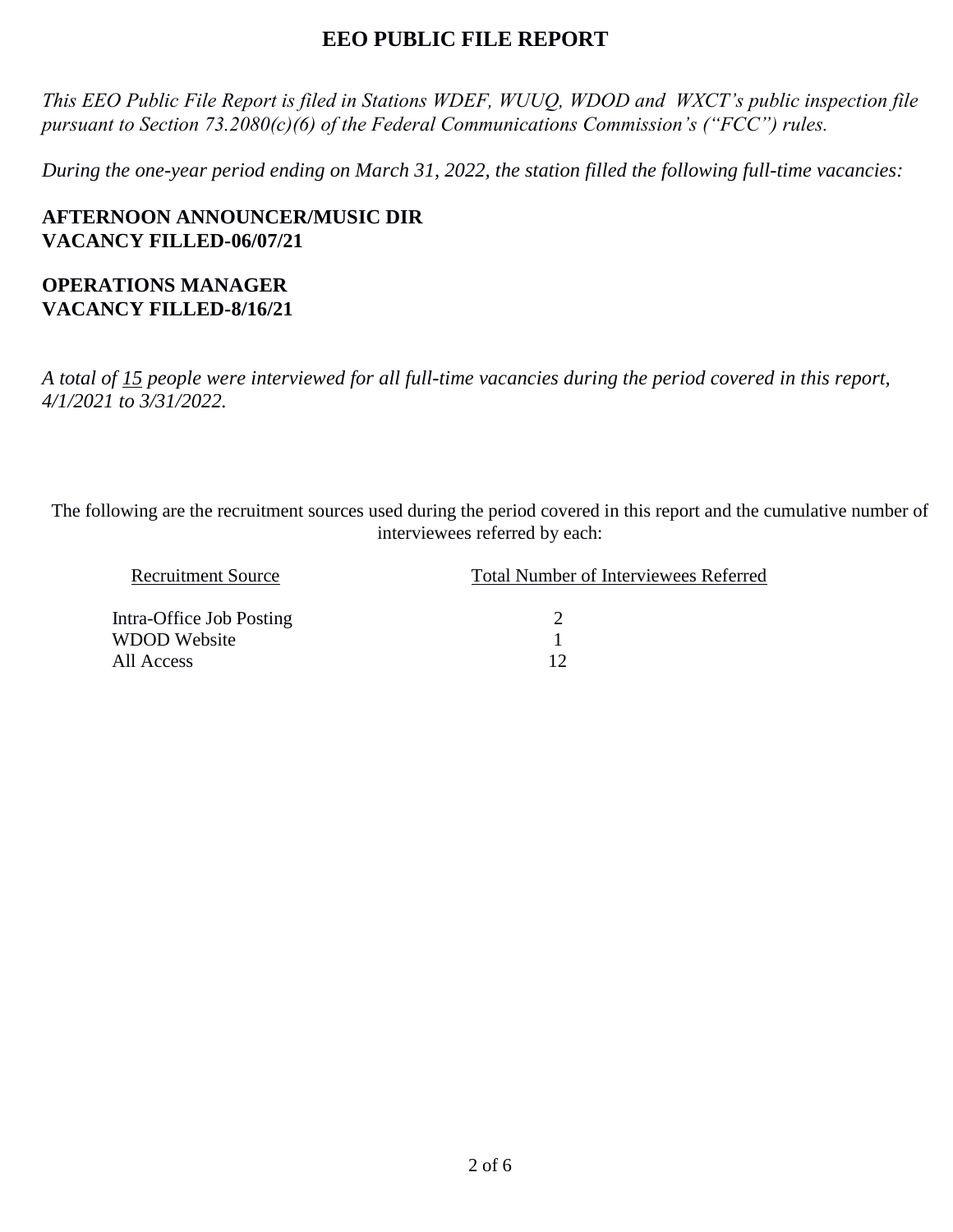# **ATTACHMENT A**

### **EEO INFORMATION FOR FULL-TIME VACANCIES**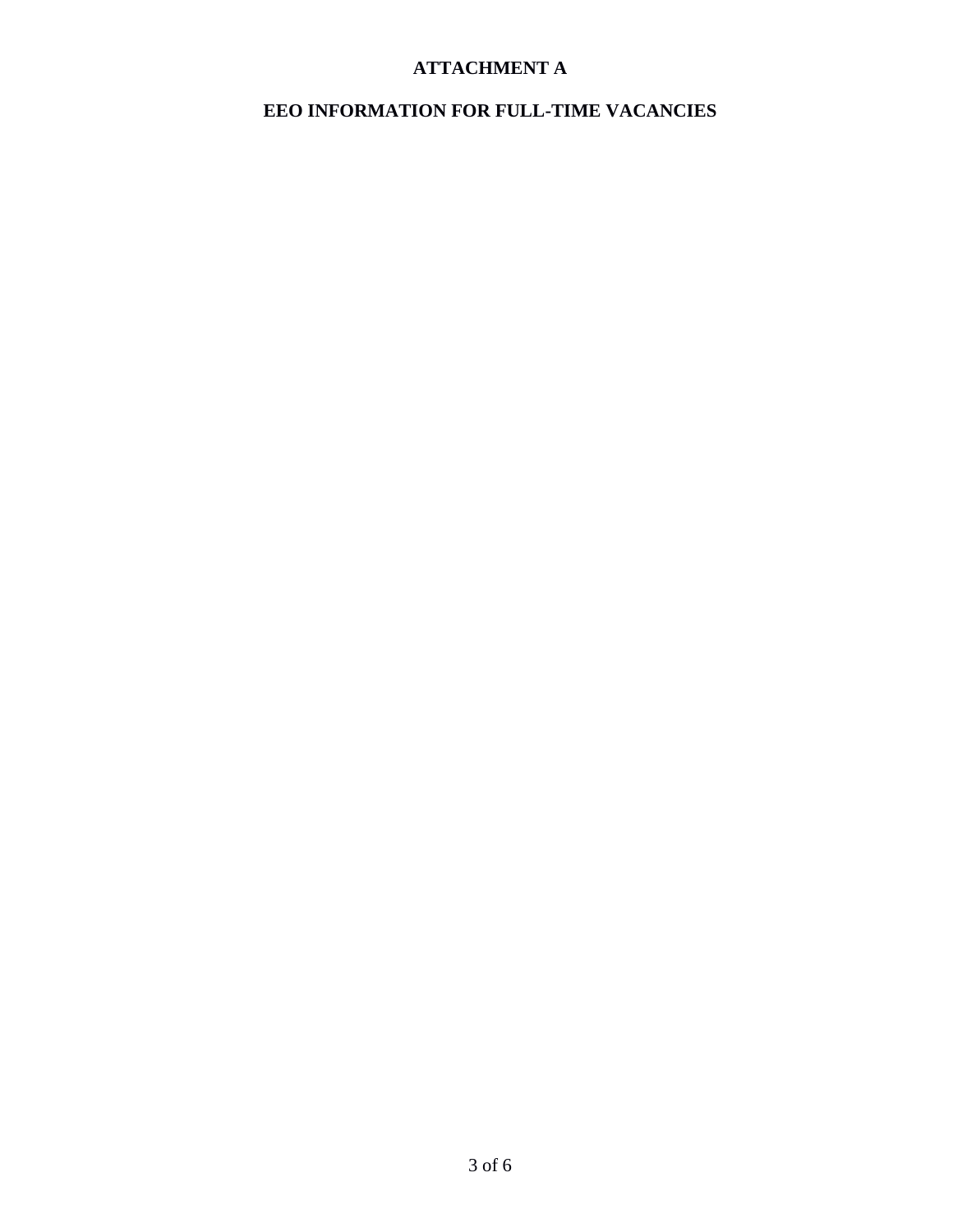#### **FULL-TIME VACANCY EEO INFORMATION Attachment A**

**Job Title of Vacancy: Afternoon Announcer/Music Director Recruitment Source That** 

**Referred the Hiree: All Access** 

| Date Vacancy Opened: |  | 03/16/21 |
|----------------------|--|----------|
|----------------------|--|----------|

**Total Number of Persons Interviewed for the Job Vacancy: \_\_10\_**

Date Vacancy Filled: **\_06/07/21** 

**Recruitment Sources Used to Fill the Vacancy:** 

| <b>Recruitment Source</b>                                                       | <b>Address</b>       | <b>City/State</b> | Zip   | <b>Contact</b>                           | <b>Telephone</b> | <b>No of Interview Notification</b><br><b>Referred</b> | requested |
|---------------------------------------------------------------------------------|----------------------|-------------------|-------|------------------------------------------|------------------|--------------------------------------------------------|-----------|
| Intra-Office Job Posting                                                        | 2615 Broad Street    | Chattanooga, TN   | 37408 | Bernie Barker                            | 423-321-6247     |                                                        | NO        |
|                                                                                 |                      |                   |       |                                          |                  |                                                        | NO        |
| <b>Employee Referral</b>                                                        | 2615 Broad St        | Chattanooga, TN   | 37408 |                                          |                  |                                                        |           |
| Chattanooga Times Free Press400 E. 11 <sup>th</sup> St Ste 301<br>(classifieds) |                      | Chattanooga, TN   | 37402 | ABall<br>@timesfreepress.com423-757-6200 |                  |                                                        | NO        |
| TAB Job Bank                                                                    | tabtn.org            |                   |       | Brenda                                   | 615/365-1840     |                                                        | NO        |
| TV and Radio Jobs.com                                                           | Tvandradiojobs.com   |                   |       |                                          |                  |                                                        | NO        |
| Indeed.com                                                                      | Employer.indeed.com  |                   |       |                                          |                  |                                                        | NO        |
| All Access                                                                      | www.allaccess.com    |                   |       |                                          |                  | 10                                                     | NO        |
| Career Page-through TAB                                                         | Careerpage.orp       |                   |       |                                          |                  |                                                        | NO        |
| Linkedin                                                                        | Linkdin.com          |                   |       |                                          |                  |                                                        | NO        |
| Zip Recruiter                                                                   | Www.ziprecruiter.com |                   |       |                                          |                  |                                                        | NО        |
| TN Dept of Labor                                                                | wwwjobs4tn.gov       |                   |       |                                          |                  |                                                        | NO        |
| WDEF website                                                                    | www.sunny923.com     |                   |       |                                          |                  |                                                        | NO        |
| WDOD website                                                                    | www.hits96.com       |                   |       |                                          |                  |                                                        | NO        |
| <b>WUUQ</b> Website                                                             | Wuuqradio.com        |                   |       |                                          |                  |                                                        | NO        |
| WXCT/ALT 98 website                                                             | Www.alt98.com        |                   |       |                                          |                  |                                                        | NO        |
| <b>Cleveland State University</b>                                               | P.O. Box 3570        | Cleveland, Tn     | 37320 | Mary Calfee                              | 423-478-6221     |                                                        | NO.       |
| <b>Covenant College</b>                                                         | 14049 Scenic Highway | Lookout Mtn, GA   | 30750 | Covenant.edu                             | 706-820-1560     |                                                        | NO        |
| GA Dept of Labor                                                                | EmployGeorgia.com    |                   |       |                                          | 706/272-2301     |                                                        | NO        |
| Lee University                                                                  | P.O. Box 3450        | Cleveland, Tn     | 37320 | Golden Madume                            | 423-614-8630     |                                                        | NO        |
| M.T.S.U                                                                         | P.O. Box 2           | Murfreesboro, Tn  | 37132 | Pat Stamps                               | 615-898-2862     |                                                        | NO        |
| <b>On-Air Announcement</b><br>WDEF-WDOD-WUUQ                                    | 2615 Broad Street    | Chattanooga, TN   | 37408 | <b>Bernie Barker</b>                     | 423-321-6247     |                                                        | NO        |
| Society of Professional<br>iournalists                                          | 3909 N. Meridian St. | Indianapolis, IN  | 46208 | Julie Grimes                             | 317-927-8000     |                                                        | NO        |
| Tennessee Tech                                                                  | P.O. Box 5021        | Cookeville, TN    | 38505 | Lynn Haley                               | 931-372-3232     |                                                        | NO        |
| Tennessee Wesleyan                                                              | P.O. Box 40          | Athens, TN        | 37370 | <b>Lynette Smith</b>                     | 423/746-5224     |                                                        | NO        |
| UTC -Communications                                                             | 615 McCallie Ave     | Chattanooga, TN   | 37403 | <b>Betsy Aldersman</b>                   | 423/425-5278     |                                                        | NO        |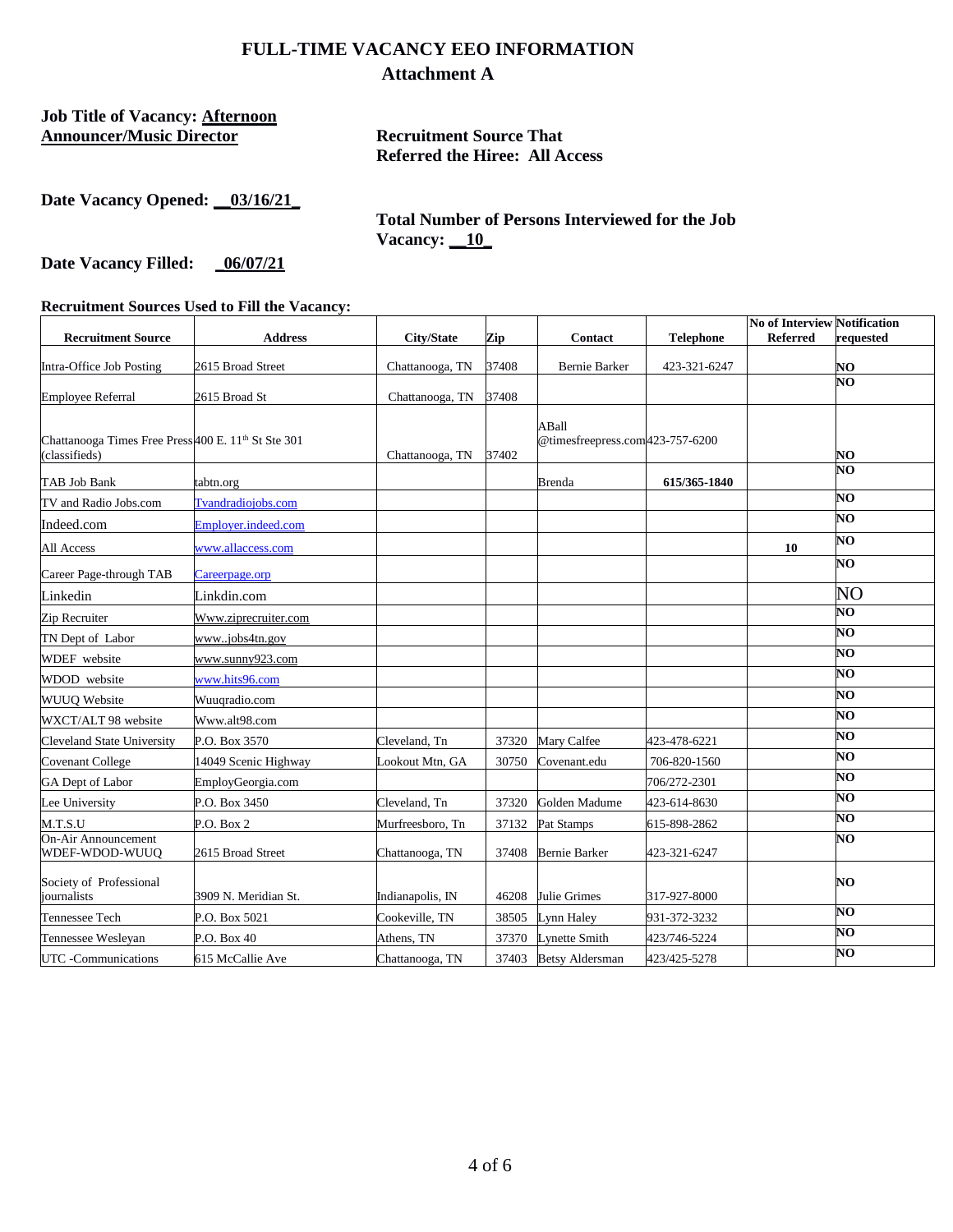### **FULL-TIME VACANCY EEO INFORMATION Attachment A**

#### **Job Title of Vacancy: Operations Manager Recruitment Source That Referred the Hire: WDOD Website**

**Date Vacancy Opened: \_07/01/21\_\_\_**

**Total Number of Persons Interviewed for the Job Vacancy: \_5\_**

Date Vacancy Filled: \_08/16/21

**Recruitment Sources Used to Fill the Vacancy:** 

| <b>Recruitment Source</b>                     | <b>Address</b>                     | City/State       | Zip   | Contact               | <b>Telephone</b> | <b>No of Interview Notification</b><br><b>Referred</b> | requested |
|-----------------------------------------------|------------------------------------|------------------|-------|-----------------------|------------------|--------------------------------------------------------|-----------|
|                                               |                                    |                  |       |                       |                  |                                                        |           |
| Intra-Office Job Posting                      | 2615 Broad Street                  | Chattanooga, TN  | 37408 | Danny Howard          | 423-321-6247     | $\mathbf{2}$                                           | NO        |
| <b>Employee Referral</b>                      | 2615 Broad St                      | Chattanooga, TN  | 37408 |                       |                  |                                                        | NО        |
|                                               |                                    |                  |       |                       |                  |                                                        |           |
|                                               |                                    |                  |       | ABall                 |                  |                                                        |           |
| Chattanooga Times Free<br>Press (classifieds) | 400 E. 11 <sup>th</sup> St Ste 301 | Chattanooga, TN  | 37402 | @timesfreepress.com   | 423-757-6200     |                                                        | NO        |
| TAB Job Bank                                  | tabtn.org                          |                  |       | <b>Brenda</b>         | 615/365-1840     |                                                        | NO        |
| TV and Radio Jobs.com                         | Tvandradiojobs.com                 |                  |       |                       |                  |                                                        | NO        |
| Indeed.com                                    | Employer.indeed.com                |                  |       |                       |                  |                                                        | NO        |
| All Access                                    | www.allaccess.com                  |                  |       |                       |                  | $\overline{2}$                                         | NO        |
| Career Page-through TAB                       | Careerpage.orp                     |                  |       |                       |                  |                                                        | NO        |
| Linkedin                                      | Linkdin.com                        |                  |       |                       |                  |                                                        | NO        |
| Zip Recruiter                                 | Www.ziprecruiter.com               |                  |       |                       |                  |                                                        | NO        |
| TN Dept of Labor                              | wwwjobs4tn.gov                     |                  |       |                       |                  |                                                        | NО        |
| WDEF website                                  | www.sunny923.com                   |                  |       |                       |                  |                                                        | NO        |
| WDOD website                                  | www.hits96.com                     |                  |       |                       |                  | $\mathbf{1}$                                           | NO        |
| <b>WUUO Website</b>                           | Wuuqradio.com                      |                  |       |                       |                  |                                                        | NO        |
| WXCT/ALT 98 website                           | Www.alt98.com                      |                  |       |                       |                  |                                                        | NO        |
| <b>Cleveland State University</b>             | P.O. Box 3570                      | Cleveland, Tn    | 37320 | Mary Calfee           | 423-478-6221     |                                                        | NO        |
| <b>Covenant College</b>                       | 4049 Scenic Highway                | Lookout Mtn, GA  | 30750 | Covenant.edu          | 706-820-1560     |                                                        | NО        |
|                                               |                                    |                  |       |                       |                  |                                                        | NO        |
| GA Dept of Labor                              | EmployGeorgia.com                  |                  |       |                       | 706/272-2301     |                                                        |           |
| Lee University                                | P.O. Box 3450                      | Cleveland, Tn    | 37320 | Golden Madume         | 423-614-8630     |                                                        | NО        |
| M.T.S.U                                       | P.O. Box 2                         | Murfreesboro, Tn | 37132 | Pat Stamps            | 615-898-2862     |                                                        | NО        |
| On-Air Announcement<br>WDEF-WDOD-WUUQ         | 2615 Broad Street                  | Chattanooga, TN  | 37408 | Danny Howard          | 423-321-6247     |                                                        | NO        |
| Society of Professional<br>journalists        | 3909 N. Meridian St.               | Indianapolis, IN |       | 46208 Julie Grimes    | 317-927-8000     |                                                        | NO        |
|                                               |                                    |                  |       |                       |                  |                                                        | NO        |
|                                               |                                    |                  |       |                       |                  |                                                        |           |
| Tennessee Tech                                | P.O. Box 5021                      | Cookeville, TN   | 38505 | Lynn Haley            | 931-372-3232     |                                                        | NO        |
| Tennessee Wesleyan                            | P.O. Box 40                        | Athens, TN       | 37370 | <b>Lynette Smith</b>  | 423/746-5224     |                                                        | NO        |
| UTC -Communications                           | 615 McCallie Ave                   | Chattanooga, TN  |       | 37403 Betsy Aldersman | 423/425-5278     |                                                        |           |